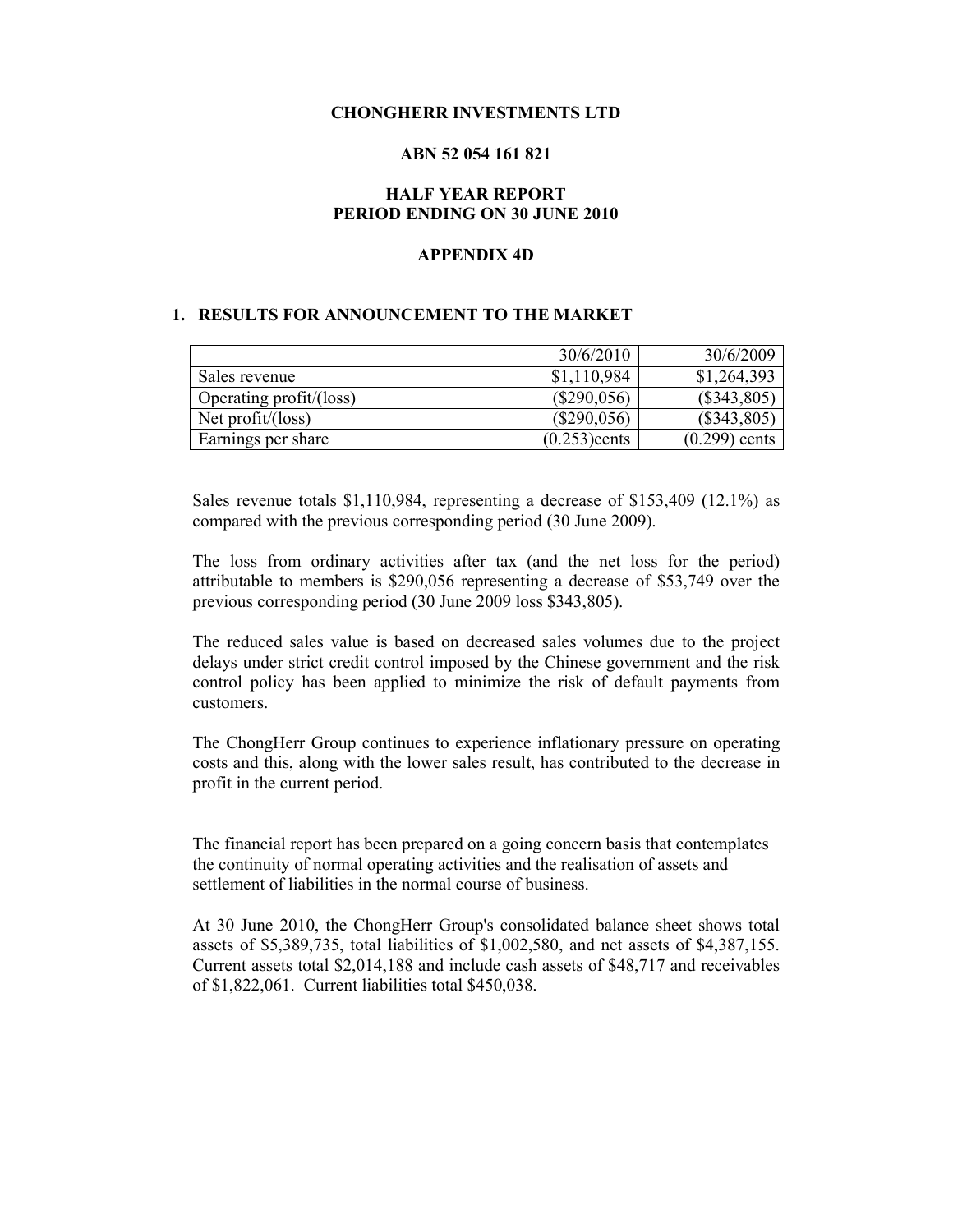For a number of years the ChongHerr Group's major revenue source has been the sale of its products into the Chinese market, and in particular to one customer Shenzhen Helidon Sandstone Ltd. The Group has been and is economically dependent on this customer. Included in trade receivables at balance date is \$1,621,230 relating to this customer. As set out in note 1(b) in the financial statements, this receivable has \$1,036,043 past due, and is shown at amortised cost.

The directors closely monitor trading with this customer and the collection of amounts receivable. Whilst the receivable is overdue, the directors consider the balance is fully recoverable and have put measures in place to achieve recovery. The outstanding receivable balance has resulted in a low level of liquidity in the Group.

The Group's ability to continue as a going concern is dependent upon the collection of the amounts owing. Based on the Group's cashflow projections for the period ending 30 June 2011, the agreed repayment plan with the customer would allow the Group to operate within its existing bank overdraft facility.

On the basis of the above, the Directors have formed the view that it is appropriate to prepare the financial report on a going concern basis.

The market outlook for sandstone products remains strong in the export market; The Board anticipates that the building and construction activities in China will continue to favourably impact ChongHerr in the next 12 months. As of today, the total value of contract on hand for the second half of the year is around \$0.7 million.

## **2. NET TANGIBLE ASSET BACKING**

Net tangible asset backing per security as at 30 June 2010 is 3.8 cents (30 June 2009 3.9 cents).

## **3. CHANGE IN COMPOSITION OF THE REPORTING ENTITY**

ChongHerr Investments Ltd has not gained/lost control of any entity during the period.

#### **4. DIVIDENDS**

The directors do not recommend the payment of an interim dividend for the period. There is no dividend reinvestment plan in place.